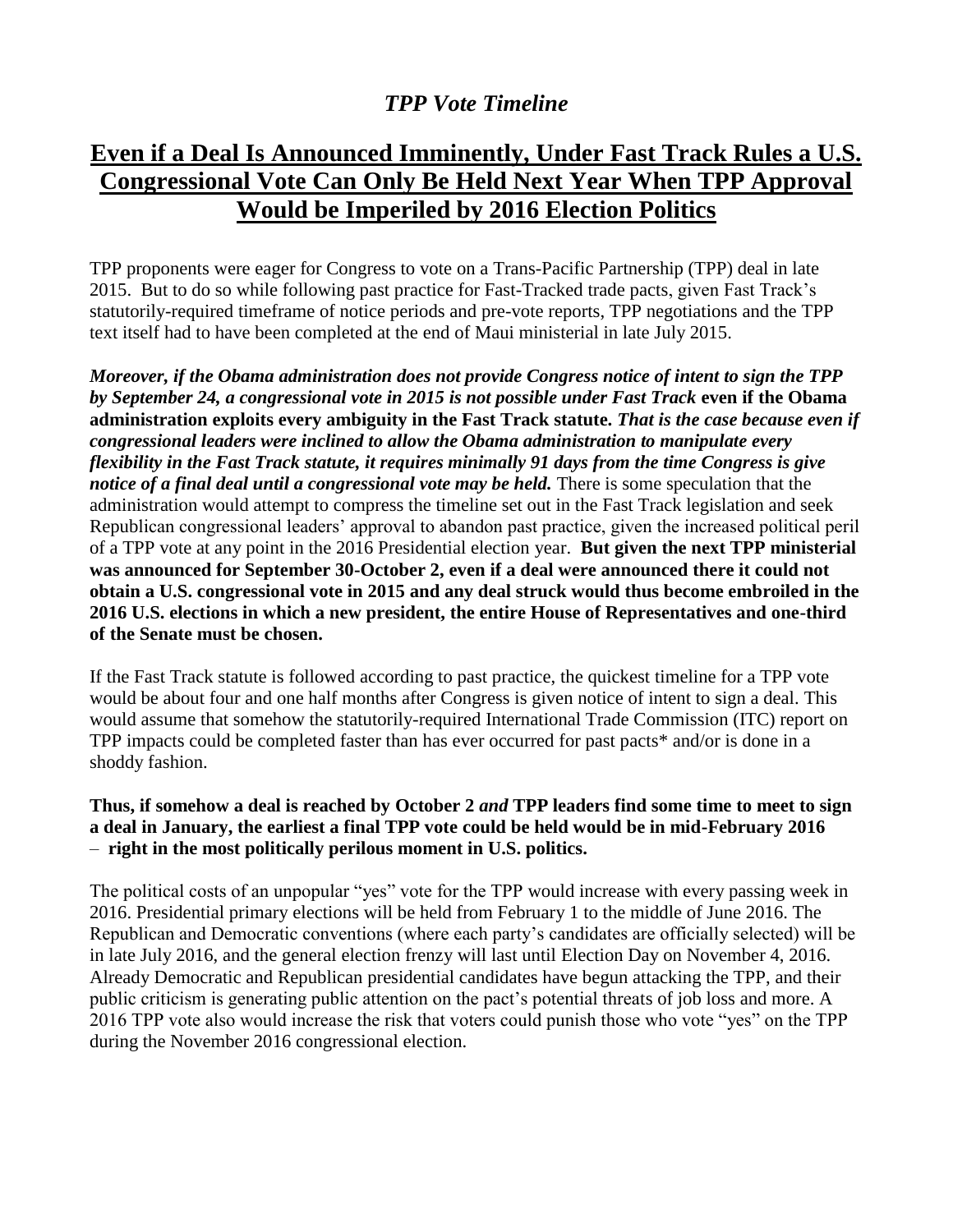## **Timeframe if Fast Track Statute Is Implemented According to Past Practice: 4.5 Months between End of Negotiations and Votes in Congress**

This *hypothetical timeline* assumes speedier turnaround at key points than has occurred for past trade deals, some 'bending' of the Fast Track timelines and no congressional meltdowns, objections or courtesies. This is the likely timeline to a TPP vote under the Fast Track statute. (*Citations refer to provisions of [the 2015 Fast Track bill.](https://www.congress.gov/bill/114th-congress/house-bill/2146/text?q=%7B%22search%22%3A%5B%22%5C%22hr2146%5C%22%22%5D%7D)*) However, as noted above, if both House and Senate leaders agreed, and the Obama administration cut every corner made possible by ambiguities in the Fast Track statute, a TPP vote could be held shortly after a deal would be signed – 91 days after notice is given to Congress of intent to enter the deal. If a deal had been reached in September, such maneuvers would have been expected to try to squeeze in a vote in 2015. However, given there is no chance for a 2015 vote, the likely timeline is:

- **If a TPP "Deal" Is Announced October 2…** Even if a final "deal" is announced, is it really a final text? While the main issues that led to the Maui ministerial's failure related to autos, dairy and monopoly-periods for biologic medicines, other issues remained outstanding as well. Were all the contested textual provisions in Intellectual Property and other key chapters resolved? Were *all* the market access issues (tariffs and tariff-rate quotas) and rule of origin issues resolved? How about if the schedules of exceptions and commitments are complete for chapters such as Investment, State Owned Enterprises, Services and Procurement (which remained outstanding after Maui)? If not, a final text would not be available to be initialed (locked with only legal scrubbing changes allowed going forward). Thus Congress could not be given notice of intent to sign a text, as no text exists. But for the moment, assume that there is a text and notice can be given…
- **If a text is done and notice is given to Congress by October 3 of intent to sign...** Assuming the shortest possible timeframe for concluding negotiations and that somehow a text materializes, a text would have to be initialed by October 3 and the 90-day notice given of intent to sign for President Obama to sign the deal on January 1. It seems unlikely that the President would choose to sign such a controversial agreement right as the primary season begins (the famous Iowa caucus in on February 1 and the New Hampshire primary is on February 9), thus forcing Hillary Clinton and other Democratic presidential and Congressional candidates to have to respond to angry Democratic voters. But assuming he did…
	- $\triangleright$  Minimum interval before signing: 90 calendar days. Fast Track requires the president to give Congress at least 90 days' notice before signing an agreement. (Sec. 106(a)(1)(A)) Also, at least 90 calendar days before signing the TPP, President Obama must provide the ITC with details of the agreement "as it exists at that time" and request the ITC to prepare an assessment of the probable economic effect of the agreement. (Sec.  $105(c)(1)$ ) The Obama administration has already requested the ITC to do its assessment even though it cannot provide final details. While the ITC refuses to answer whether it is fulfilling the administration's request to perform its assessment without a final TPP deal, *Inside U.S. Trade* [reports](http://insidetrade.com/inside-us-trade/itc-remain-silent-ngo-request-delay-tpp-analysis-until-final-deal) that "informed sources" believe this to be the case.
- **If that text is made public on November 1…** The Fast Track statute requires public posting of a text 30 days after the 90-day notice of intent to sign. This means that there are only 30 days of "cheating" time when the Office of the U.S. Trade Representative (USTR) can claim that it has a final text and give notice, but not really have a text. And, fudging in this way would require denying Congress access for 30 days to the text for which notice of intent to sign was given. That is to say that a final text probably will need to be done before notice of intent to sign can be given.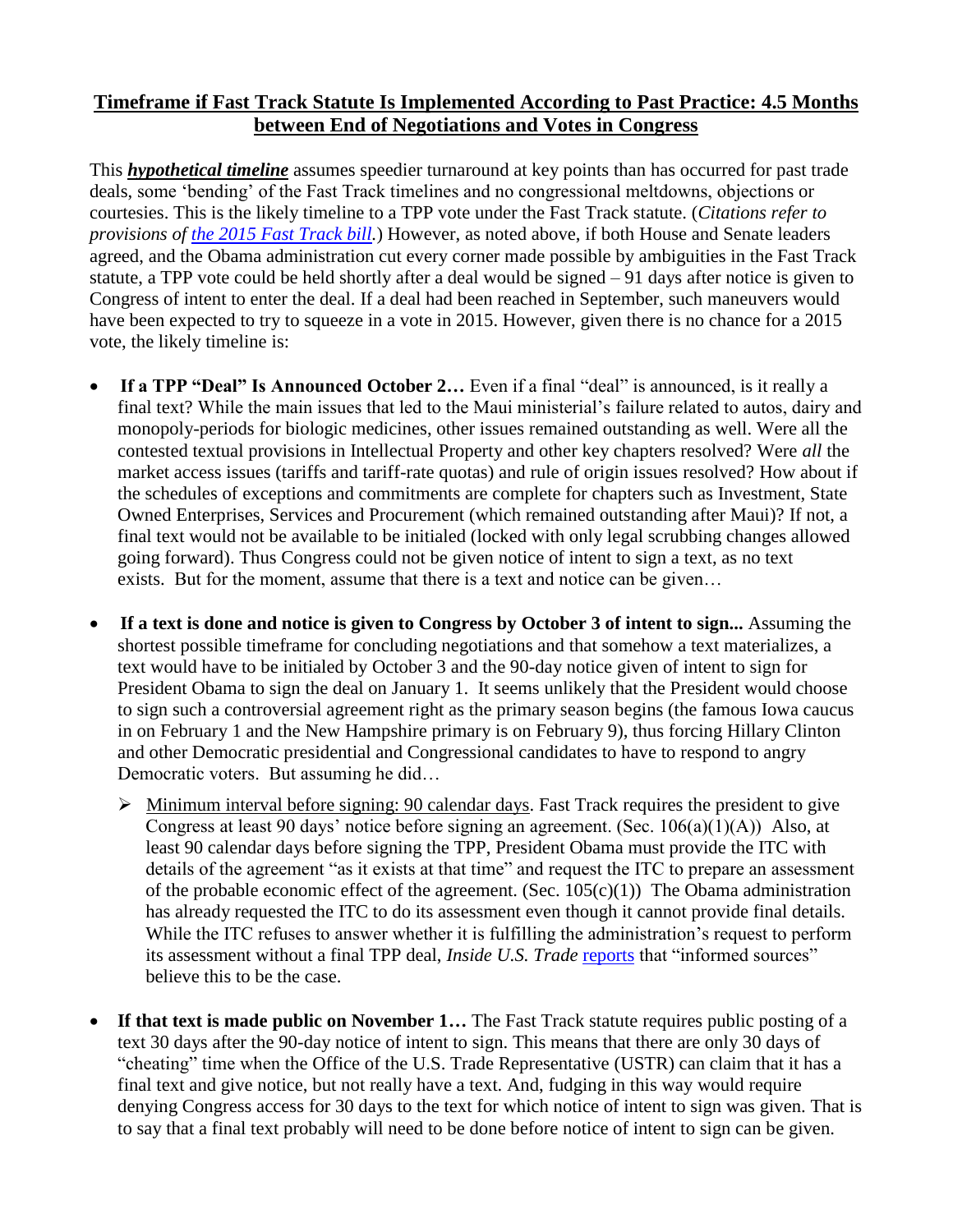- $\triangleright$  Minimum interval before text must be publicly posted: 30 days after completion and notice of intent to sign. (Sec. 106(a)(1)(B)) Also, within 30 days after the president notifies Congress of his intent to sign the TPP the official trade advisory committees must report their views on the pending agreement to the president, Congress and USTR. (Sec. 105(b)(4))
- **If the TPP text is signed on January 1...** That would require the legal scrub of the final text taking only 90 days or less, which might be possible if the current disagreement about which language versions would be official text is resolved with only English and Spanish being counted. Legal experts have been working on the legal scrub of completed TPP chapters in English [amid](http://insidetrade.com/inside-us-trade/mixed-expectations-progress-tpps-finale-appears-delayed-again)  [negotiations](http://insidetrade.com/inside-us-trade/mixed-expectations-progress-tpps-finale-appears-delayed-again) in effort to reduce the legal scrub time needed after the conclusion of negotiations. The legal scrub of U.S. trade agreements typically takes a few months. Given that work on the legal scrub has been ongoing, but also that there may be additional language in legal binding texts, it is unclear how much more time would be required after negotiations conclude. If a final scrubbed text were signed on January 1, that could start the 30-day countdown towards submitting implementing legislation.
	- Minimum interval before TPP implementing legislation could be submitted: 30 calendar days. Fast Track requires the president to wait at least 30 days after sending Congress the final signed legal text of the agreement to submit a pact's implementing legislation. (That said, the way the statute is drafted, the expedited consideration of Fast Track is not automatically removed if this obligation is violated, which is why we note at the start of this memo that the absolutely shortest timeline is 91 days from notice. That said, breaking this rule would require acquiescence by congressional leaders and they would come under considerable pressure by rank and file members if they considered waiving this requirement.) The Fast Track statute states that any time [after signing the TPP,](http://www.finance.senate.gov/newsroom/chairman/release/?id=4ec9c2f4-22ae-4000-8b95-d37f8b34bb33) the president may submit to Congress a "copy of the final legal text" and a draft statement of administrative action proposed to implement the agreement. (Sec.  $106(a)(1)(D)$ ) Thirty days after the president submits to Congress a copy of the final legal text of the TPP, he may submit to Congress an implementing bill for the agreement, an explanation of how the implementing bill would change U.S. laws to conform to the terms of the agreement, a final statement of administrative action proposed to implement the agreement, reports on projected environmental and employment impacts, a plan for implementing and enforcing the agreement and other supporting information. (Sec.  $106(a)(1)(E)$ , Sec.  $105(d)(1 \text{ and } 2)$ , and Sec.  $105(e)$ )
- **If the TPP implementing legislation were submitted on February 1…** That would require the ITC to finish its statutorily required report on the TPP's projected U.S. economic impacts in record time. While it is not statutorily required, Congress has always waited for the ITC's report before considering a trade pact. Additionally, the Senate must also be in session on February 1, as implementing legislation can only be submitted when both chambers are in session.
- **If Congress acted in half the time it took to vote on the least controversial existing U.S. trade deal…THEN, a final TPP vote could occur during the week of February 15, 2016.** This approximately two-week timeframe also happens to be the median interval between submission of a Free Trade Agreement's (FTA) implementing legislation and votes on such legislation. The range is from seven calendar days (for the Morocco FTA) to 85 days (for the Oman FTA). The median number of calendar days is 16 days if one considers all existing U.S. FTAs. It took 27 calendar days for implementing legislation for the Bahrain FTA – the least controversial existing U.S. FTA by number of "no" votes – to go from introduction (also in November) to passage in both houses of Congress under Fast Track. While it is technically possible that the TPP vote could take *less* time,